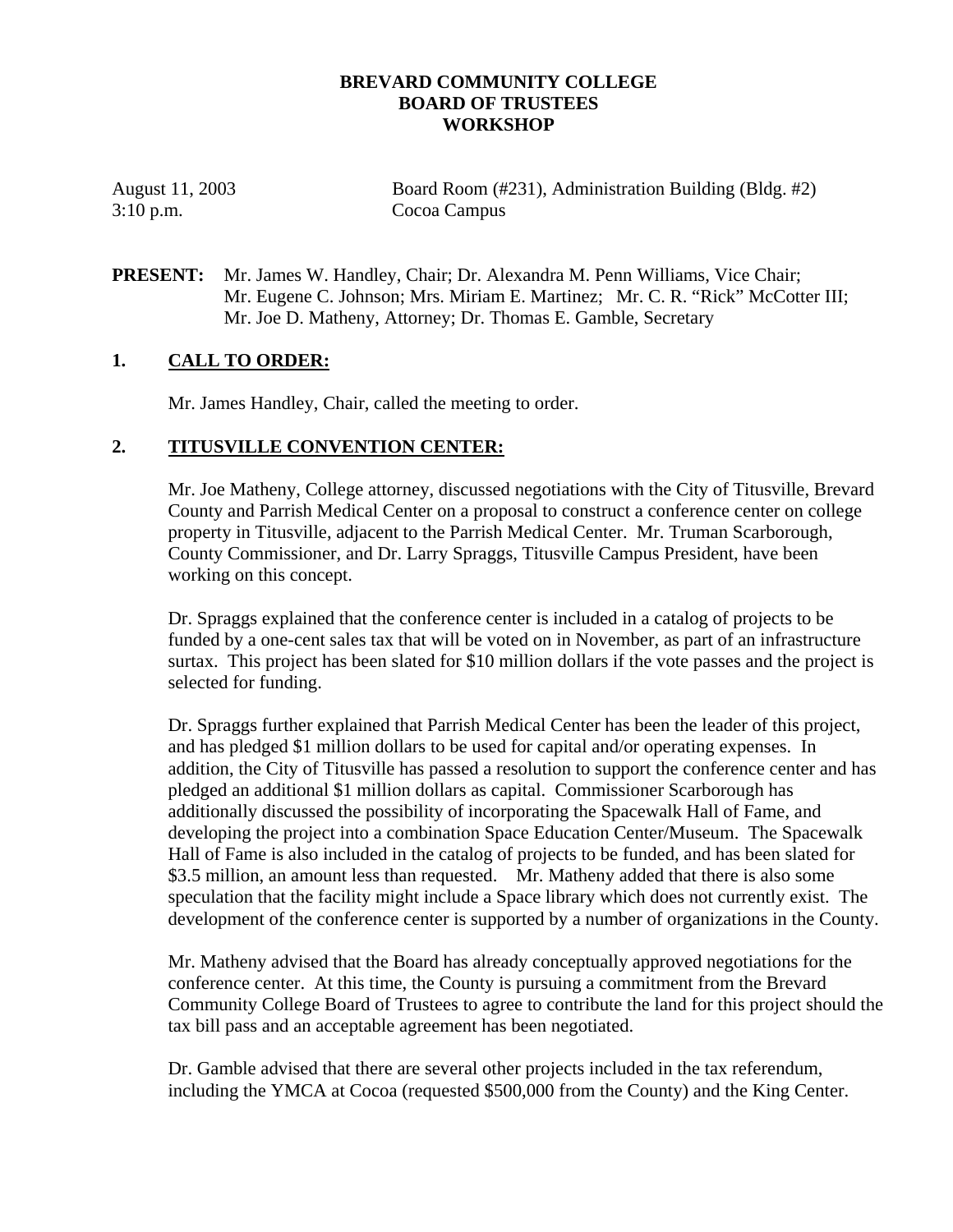Mr. Matheny reported that the committee working on the development of the conference center envision that the property will be owned by the College, and will be operated by a manager, and may be designated as a  $501(c)(3)$  organization or a Direct Support Organization (DSO) of the College. The City of Titusville, the College and Parrish Medical Center would be the primary users of the facility, and the County will also have access. Revenue would be generated by rental of the facility.

If tax revenues fund the initial costs, the only other expenses would be management and operation. Responsibility for the management and operation of the facility will be negotiated.

Dr. Spraggs added that the conference center has been identified as a niche market by a consulting firm, and is expected to be self-supporting within a few years.

Dr. Gamble asked that the Board recognize the benefits of the conference center as well as the risks involved. The conference center would be a valuable asset to the College and could be used as a Business and Industry Training Center. There is also potential for use by the Corrections Academy. Dr. Gamble confirmed there is a strong commitment from the hospital for health and medical training and continuing education courses, for which they would pay a fee. The Tourism Development Council has completed surveys on the marketability of the conference center, and reported a positive outcome. The current inaccessibility of the Debus Center at the Kennedy Space Center also makes the conference center an attractive asset. The risks for the College would involve utilities and maintenance of the property. These issues would have to be clarified after the tax referendum has been voted on and prior to construction.

Ms. Martinez expressed that operating costs will be a critical factor in determining how the College will proceed. Dr. Spraggs responded that the hospital has provided funds that could potentially cover initial operating expenses. Mr. Al Little, Vice President for Finance and Administrative Services and Chief Technology Officer, estimated an operating cost of \$15 per square foot, plus the salaries of the people who would operate the conference center. Mr. Little stated he is in favor of considering an option to give the land and the center to the community to operate.

Mr. Matheny advised that the College, as owner of the conference center, is not necessarily responsible for its operation, and that this may be negotiated in an agreement. Dr. Spraggs has discussed the risks associated with the operation and maintenance of the facility with Parrish Medical Center, and believes they would consider assuming some risk.

Dr. Gamble reported that Mr. George Mikitarian, President/CEO of Parrish Medical Center, has had experience with a similar project in Ohio in which a hospital negotiated a successful arrangement with a neighboring college.

Dr. Penn Williams expressed that she is not in favor of making the conference center a DSO of the College. It was discussed that the conference center does fit the mission of the College, in that it would be used to offer educational programs.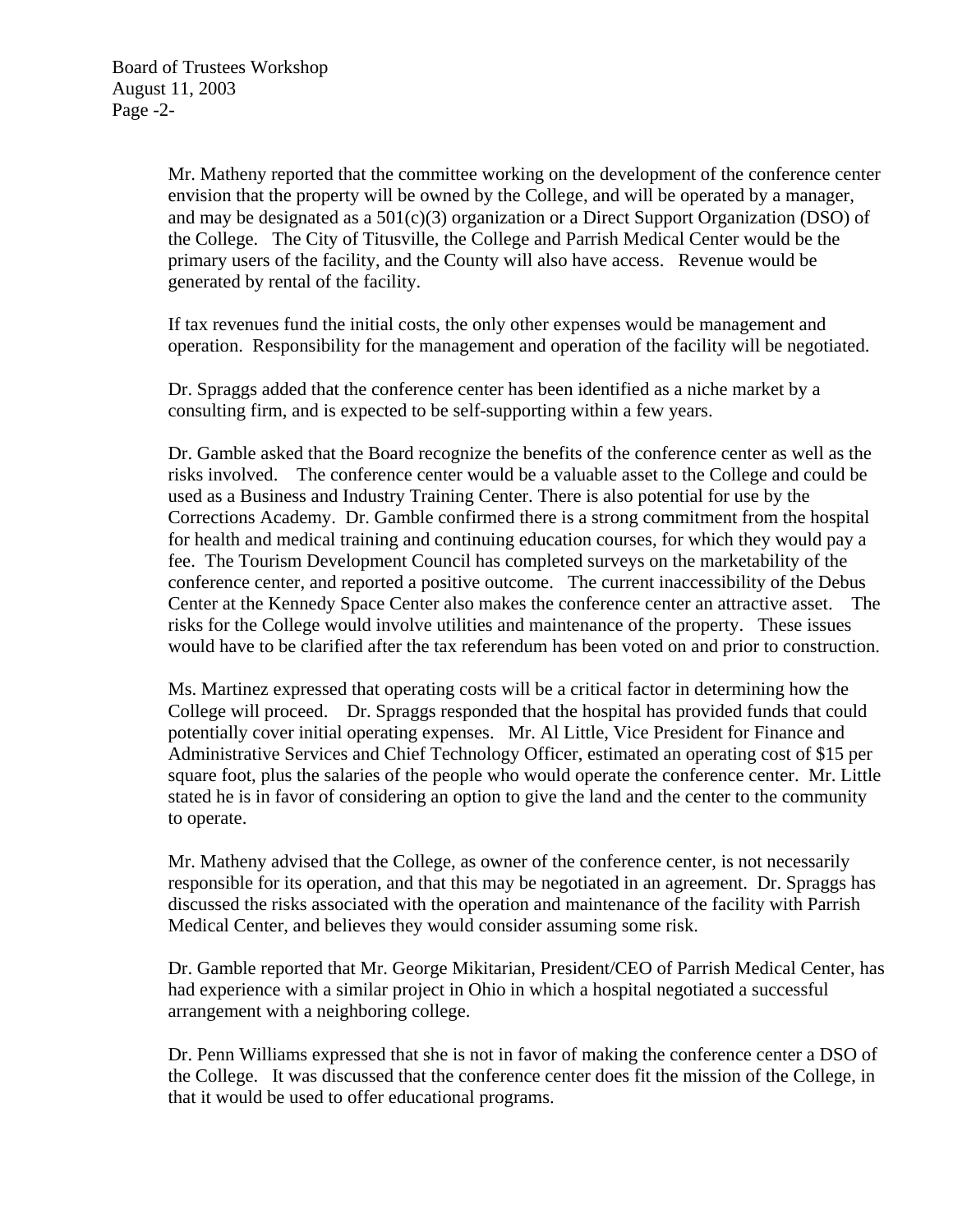Mr. Handley expressed concern that the conference center complex in Cocoa Beach has not been used, and the College should take this into consideration. Also, the College may want to take into consideration the possibility of competition from the Debus Center should it become available to the public.

Mr. Johnson suggested that the College receive clarification of responsibilities.

Dr. Gamble advised that the College will not proceed without further discussion and clarification regarding the operation and maintenance of the conference center.

## **3. POLICY GOVERNANCE:**

Ms. Martinez provided a handout outlining a structure of processes and policies for the Board of Trustees. She would like to pursue implementation of an umbrella policy that will include a general statement of the Board as a policy-making body and areas of responsibility.

Mr. Matheny additionally prepared a "Table of Contents" which focused on the requirements of the Florida Statutes and the Board. It was agreed that Ms. Martinez will incorporate these items with her list, and provide descriptions for each area of responsibility. Board members may contact Ms. Martinez with input and any other items that they feel should be included in the policies.

### **4. PRESIDENT'S EVALUATION:**

The compilation of the President's evaluation provided to Board members included responses from only four Board members. Ms. Martinez explained that she did not submit her evaluation because the package did not include community interviews. Board members agreed that all of the evaluations should include input from the community, and that the process established for evaluations should not be violated. It was agreed that the President's evaluation be tabled until the September meeting in order to complete the evaluations in accordance with the established process.

Dr. Penn Williams expressed concern regarding the SACS assessment that the College is responding to, and how this relates to the President's evaluation. Both Mr. Handley and Mr. Johnson responded that they have discussed the SACS issues with Dr. Gamble, and are confident that BCC will receive its re-accreditation in December. Ms. Martinez reminded Board members that the evaluation period covers performance for the past 12 months, and cannot take into consideration what the College's accreditation status will be in December. Mr. McCotter agreed that there are policies in place to address this issue at that time should reaccreditation not occur. Dr. Gamble agreed to provide documentation to Board members indicating the progress that has been made in response to the SACS evaluation. The SACS issues are scheduled to be addressed with the Board in October 2003.

Mr. Matheny advised that Ms. Alberta Wilson, who was appointed to the Board effective August 2003, is required to vote on the President's contract. Mr. Matheny has provided to Ms. Wilson a copy of the President's contract, comparisons with other colleges, and copies of evaluations completed to date.